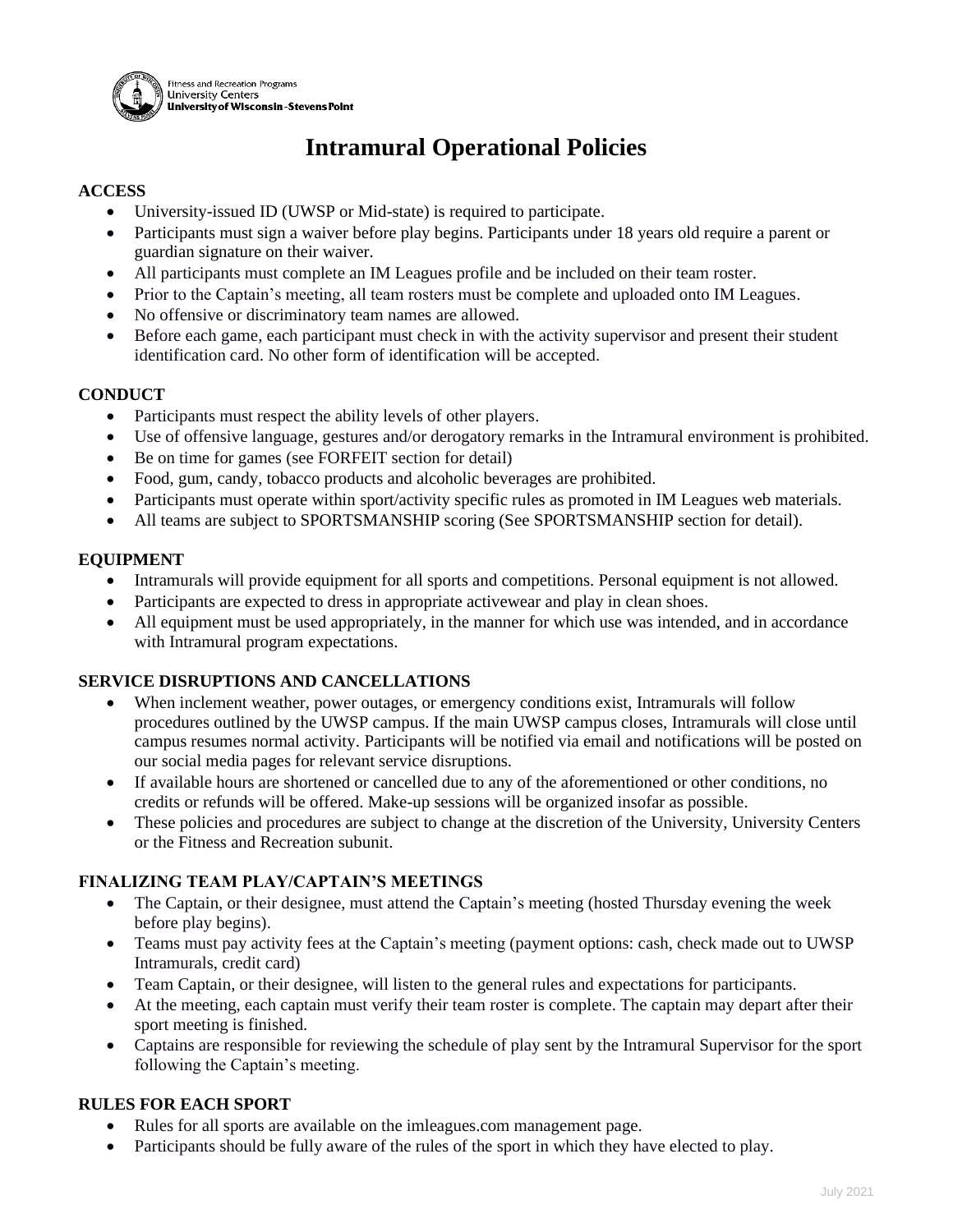## **DIVISIONS OF PLAY**

- Participants are expected to play in the league that best fits abilities.
- Teams identifying as Division One (D-1) participate in the competitive league and will complete five weeks of league play and one week of tournament play.
- Only teams ranked high enough at the end of week five will be accepted to play in the tournament.
- Teams identifying as Division Two (D-2) choose to participate in the recreation/fun league and will complete six weeks of regular play and no tournament week.
- Participants are only allowed to play in one division per sport per block. (For example, an individual will not be allowed to play in both D1 and D2 basketball in the same block.)

## **FORFEITS**

Penalties for forfeits include *all* the following: a \$20 charge for individual sports; a \$50 charge for team sports (billed directly to the captain's account), and the game recorded as a loss.

A team will receive a forfeit if they are found responsible for any of the following:

- Failing to contact the opposing team if unable to play in a scheduled game.
- Failing to have the correct amount/combination of players five minutes after their scheduled game time.
- Competing with ineligible player(s)-refer to the ELIGIBILITY section for further details. Examples:
	- o A student who is not registered at UWSP or Midstate Technical College
	- o Any varsity athlete (with eligibility remaining) competing in the same sport as they do for UWSP
	- o A member playing for more than one team in the same sport
	- o A team with more than 2 current club or varsity sport players in their respective sports
	- o A player who has competed semi-professionally/professionally in the same sport in the past three years
	- o A team competing in tournament play with an individual who has not participated in at least 2 games in regular play
- Teams that do forfeit are still eligible for tournament play.

# **SPORTSMANSHIP**

- All participating teams will receive a sportsmanship rating according to the rubric following each game as assigned by Intramural Staff and game officials.
- To be eligible for D1 playoffs or an additional game for D2, the team must have a sportsmanship rating of 2.5 or better.
- Any team below 2.5 will be declared ineligible for the playoffs, regardless of league standing.
- Any team receiving an unsportsmanlike foul/penalty will earn no higher than a 1 for that contest.
- Any team receiving multiple unsportsmanlike (Technical) fouls/penalties and/or ejections will receive a 0 for that contest.

| Score                       | Description                                                                                                 |
|-----------------------------|-------------------------------------------------------------------------------------------------------------|
| $\overline{4}$              | Outstanding--All players cooperate fully with staff and officials; captain is extremely effective in        |
|                             | maintaining control of team; team demonstrates respect for other team. Demeanor of team includes            |
|                             | demonstrated enthusiasm, assumption of responsibility and positive attitude.                                |
| 3                           | Average -- All team members maintain self-control throughout the contest; captain is effective in           |
|                             | maintaining control of team; team shows no aggression or verbal dissent to the officials or staff; no signs |
|                             | of disrespect aimed at opponents.                                                                           |
| $\mathcal{D}_{\mathcal{L}}$ | Below Average— At least one member demonstrates inability to control self; captain is only somewhat         |
|                             | effective in maintaining control; at least one demonstration of an unprofessional incident of verbal        |
|                             | dissent towards officials, staff, and/or opponents; at least one sign of disrespect aimed at opponent.      |
|                             | Poor – More than one member demonstrates inability to control self; captain is not effective in             |
|                             | maintaining control; more than one demonstrated verbal dissent towards officials, staff, and/or             |
|                             | opponents; more than one sign of disrespect aimed at opponent. At least one warning has been issued.        |
| $\Omega$                    | Unacceptable—Multiple team members are not able to control themselves; captain shows no control             |
|                             | over the actions of the team; multiple incidents of dissent towards officials, staff, and/or opponents;     |
|                             | more than one sign of disrespect aimed at opponent. Multiple warnings have been issued during the           |
|                             | contest. Officials have to end the game before time runs out.                                               |